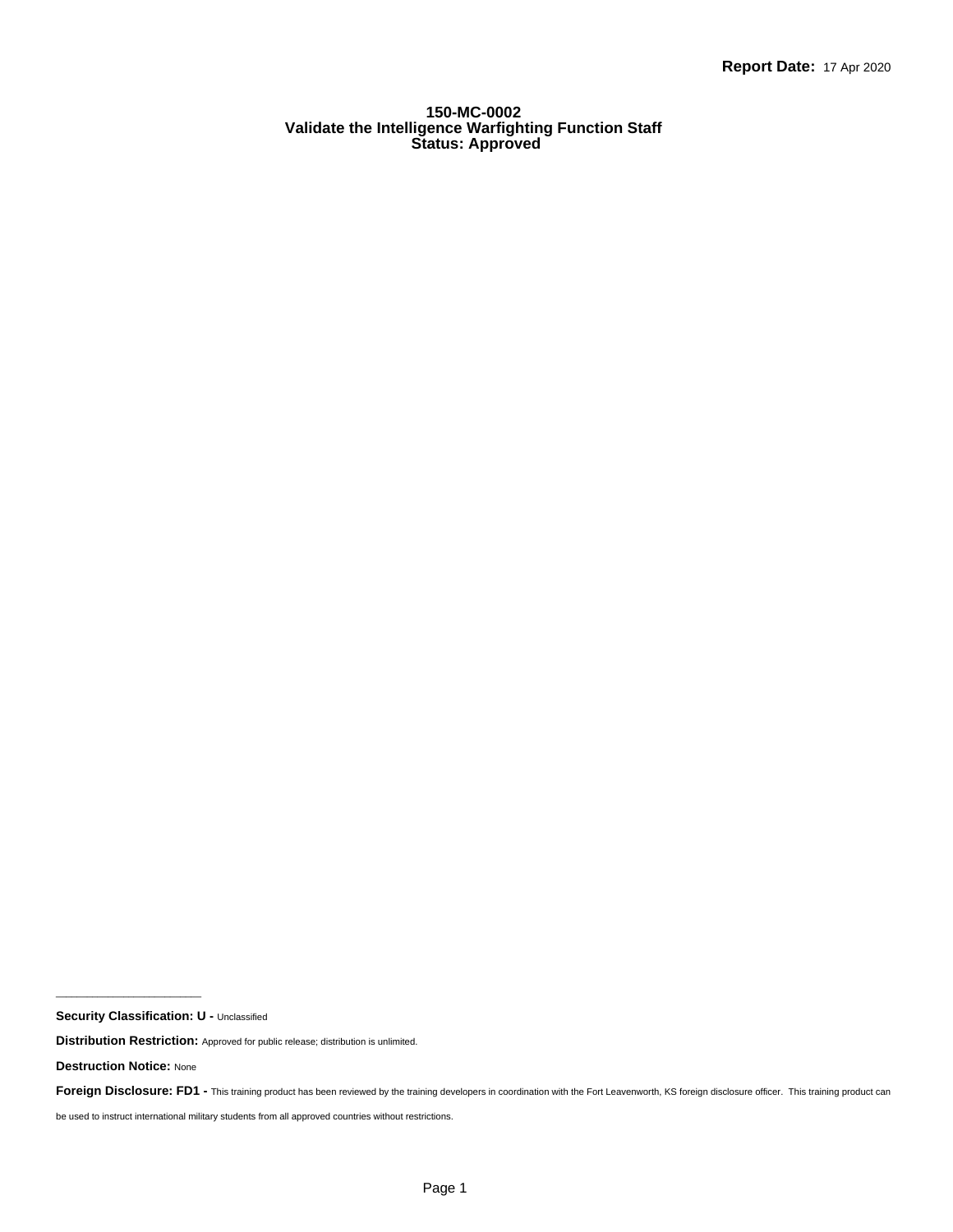**Conditions:** The staff officer receives new members to the staff, is new to the staff, or must realign the staff and/or command post for operational reasons. The staff officer receives guidance from the commander on staff organization and command posts for operations. The commander issues guidance on coordinating the intelligence warfighting function in an operational environment that is dynamic, complex, and has a hybrid threat that contests unit objectives in all five domains (air, land, sea, space, and cyberspace) and the information environment (IE) throughout. The threat will maintain constant contact with the unit in multiple domains and all eight operational variables of PMESII-PT are present for brigade and above, four or more for battalions. The order from higher headquarters includes all applicable overlays and or graphics, area of operation (AO) boundaries, control measures, and criteria for subsequent tactical actions. All necessary personnel and equipment are available. The unit is task organized with necessary units and reinforced with assets from higher to accomplish assigned task. The unit has communications with subordinate and adjacent units and higher headquarters. The commander has organized the four components of their command and control system to support decision making, facilitate communication, and conduct operations.

Environment: Some iterations of this task should be performed with degraded command and control networks, degraded conditions in the electromagnetic spectrum, and/or with degraded, denied, and disrupted space operations environment (D3SOE). Some iterations of this task should be performed in MOPP 4.

**Standards:** The staff officer coordinates the intelligence warfighting function staff by verifying adherence to the standard operating procedures to meet the commander's intent, orders from higher, and operational requirements. The coordination allows for 100% integration of running estimates that build the common operational picture. Coordination is conducted with 100% adherence with the commander's intent, orders from higher headquarters, ADP 5-0, established timelines and standard operating procedures while utilizing the GO & NO-GO criteria.

**Special Conditions:** None

**Safety Risk:** Low

**MOPP 4:** Sometimes

**Task Statements**

**Cue:** The commander issues guidance on coordinating the intelligence warfighting function staff.

# **DANGER**

Leaders have an inherent responsibility to conduct Composite Risk Management to ensure the safety of all Soldiers and promote mission accomplishment.

## **WARNING**

Composite Risk Management is the Army's primary decision-making process to identify hazards, reduce risk, and prevent both accidental and tactical loss. All Soldiers have the responsibility to learn and understand the risks associated with this task.

## **CAUTION**

Identifying hazards and controlling risks across the full spectrum of Army functions, operations, and activities is the responsibility of all Soldiers.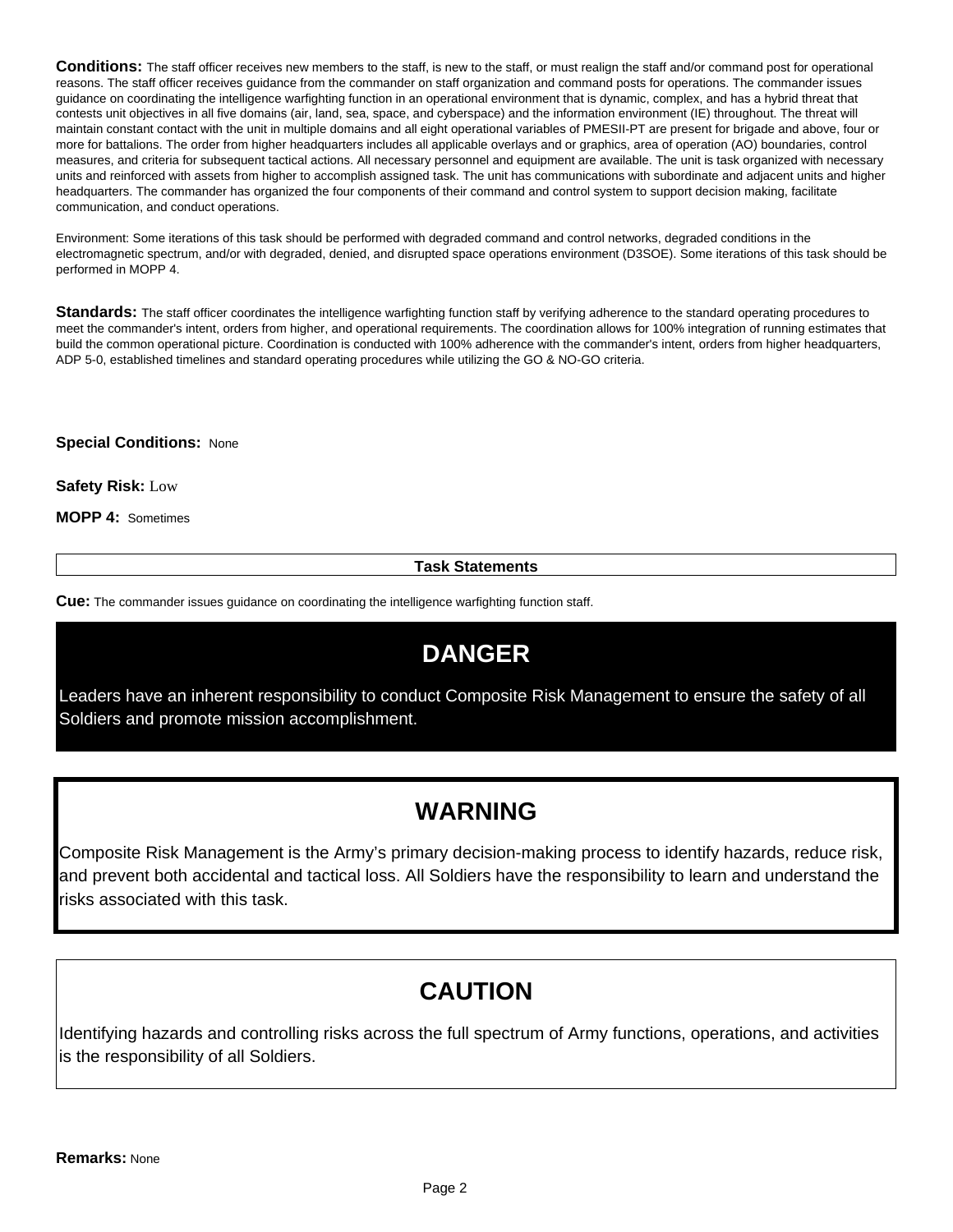**Notes:** The term 'staff officer' refers to the chief of staff (COS), executive officer (XO), deputy commanding officer (DCO), and/or another designated officer as directed by the commander.

Note 2: This task is a subordinate task to 150-MC-0000 (Organize the Command and Control WFF) in which the staff officer conducts the initial duties of the COS, XO, and/or DCO. Before executing this task the staff officer should execute task 150-MC-0000.

Note 3: The commander may also use this task to certify that the staff can coordinate the intelligence warfighting function when conducting the certification in command and control training table VI.

Note 4: "Intelligence warfighting function staff" includes any Soldier on the staff that doctrinally or by SOP contributes to achieving the steps/measures below."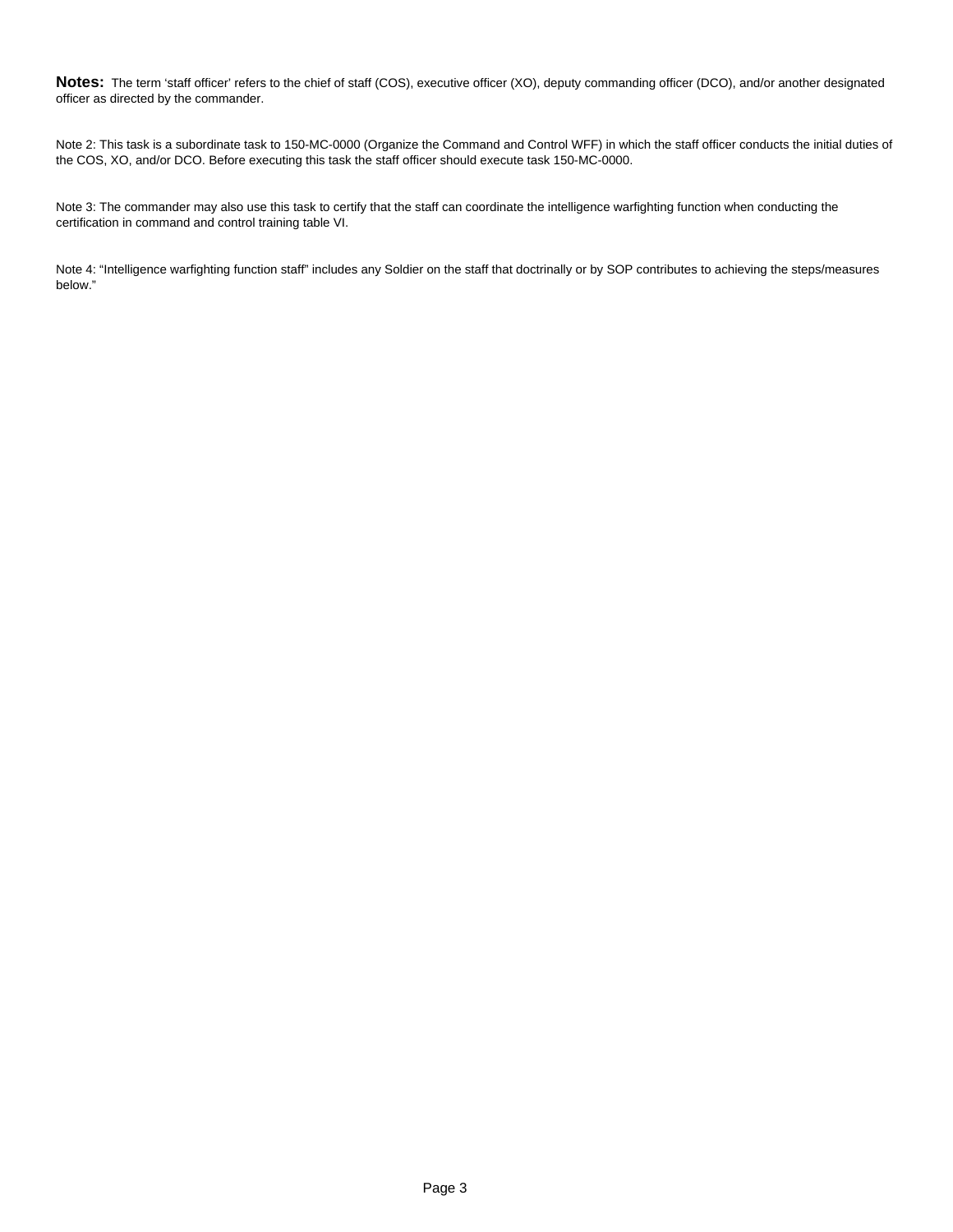#### **Performance Steps**

 1. The staff officer confirms proper manning of the intelligence warfighting function staff in accordance with the commander's intent, orders from higher, operational requirements, and unit manning rosters.

2. The staff officer confirms that the intelligence warfighting function staff conducts basic initial staff duties and assumes responsibilities to include:

a. Informing the commander of all mission related staff tasks.

b. Developing and maintaining running estimates.

c. Providing recommendations.

d. Preparing plans, orders, and other staff writing.

e. Assessing operations.

3. The staff officer organizes, manages, monitors, trains, and inspects the intelligence warfighting function staff to ensure it is capable of:

 a. Coordinating intelligence support to force generation by providing intelligence readiness, establishing intelligence architecture, providing intelligence overwatch, generating intelligence knowledge, and tailoring the intelligence force, coordination includes:

(1) Developing intelligence readiness that provides baseline knowledge of multiple potential threats and operational environments.

 (2) Establishing an intelligence architecture that includes complex and technical issues that include hardware, software, communications, communications security materials, network classification, technicians, database access, liaison officers, training, and funding.

 (3) Providing intelligence overwatch by creating standing, fixed analytical intelligence capabilities that provide dedicated intelligence support to committed maneuver units.

 (4) Generating intelligence knowledge that provides the relevant knowledge required regarding an operational environment for the conduct of operations.

 (5) Tailoring the intelligence force based on mission analysis, allocate intelligence resources obtained through the generating force to support the commander's intent, guidance, and mission objectives.

 b. Supporting situational understanding providing information and intelligence to commanders so commanders can clearly understand the force's current state with relation to the threat and other aspects of the area of operations.

 (1) Performing intelligence preparation of the battlefield through a systematic process of analyzing and visualizing the operational variables in relation to the threat, terrain, weather, and civil considerations of the mission variables in an area of interest to determine their effect on operations.

 (2) Performing situation development through a process of analyzing information and producing current intelligence concerning the portions of the mission variables within the area of operations before and during operations.

 (3) Providing intelligence support to protection that supports control measures the command takes to remain viable and functional by protecting itself from the effects of threat activities.

 Note: Providing intelligence support also provides intelligence that supports recovery from threat actions. This step also supports the protection warfighting function and is linked to antiterrorism and homeland security.

 (4) Providing tactical intelligence overwatch by creating standing, fixed analytical intelligence capabilities that provide dedicated intelligence support to committed maneuver units.

 (5) Collecting police intelligence by collecting information using police activities for analysis, production, and dissemination to enhance situational understanding, protection, civil control, and law enforcement.

 (6) Providing intelligence support to civil affairs activities by collecting and providing information and intelligence products concerning civil considerations in support of civil affairs operations.

 c. Conducting information collection that synchronizes and integrates the planning and employment of sensors and assets as well as the processing, exploitation, and dissemination systems in direct support of current and future operations.

- (1) Planning requirements and assessing collection analyzing requirements by:
- Evaluating available assets (internal and external).
	- Recommending to the operations staff taskings for information collection assets.
- Submitting requests for information for adjacent and higher collection support.
- Assessing the effectiveness of the information collection plan.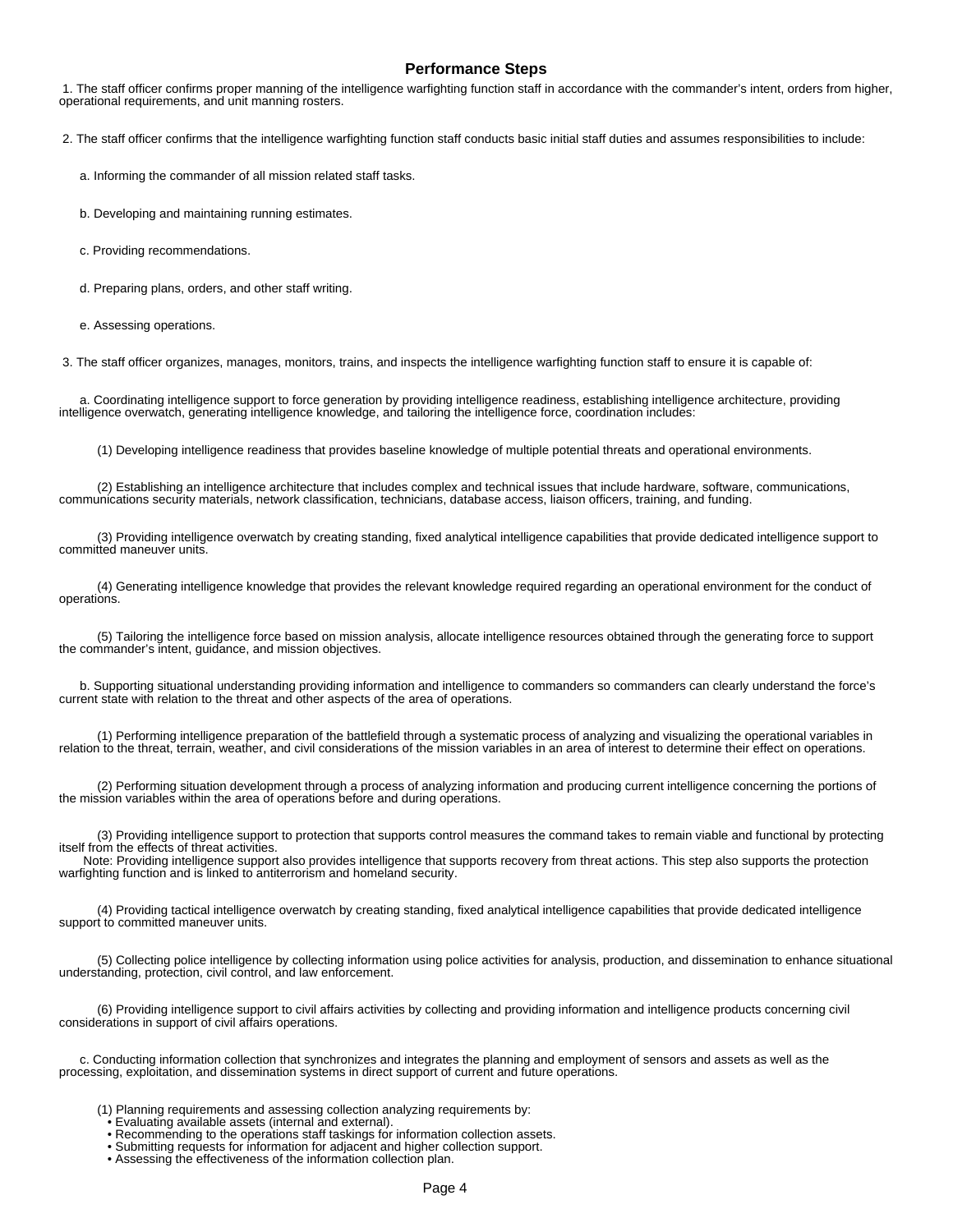(2) Synchronizing information collection that integrates collection assets through a deliberate and coordinated effort across all warfighting functions.

 (3) Executing collection that focuses on requirements tied to the execution of tactical missions, such as reconnaissance, surveillance, security, and intelligence operations, based on the commander's critical information requirements.

(4) Conducting intelligence-related missions and operations to include:

- Mission and debriefing program.
	- Intelligence coordination.
	- Establish and maintain technical intelligence authority and channels.
	- Intelligence support to personnel recovery.
	- • Facilitate conduct of reconnaissance and surveillance.

 d. Providing intelligence support to targeting and information-related capabilities by providing the commander information and intelligence support for targeting through lethal and nonlethal actions.

 (1) Providing intelligence support to targeting by providing the fire support coordinator, information operations officer, and electronic warfare officer, and other staff officers with information and intelligence for targeting the threat's forces and systems with direct and indirect fires to create lethal and nonlethal effects.

 (2) Providing intelligence support to information-related capabilities that includes intelligence support to the planning, preparation, and execution of information operations, cybersecurity, operations security, and military deception, as well as assessing the effects of those operations.

 (3) Providing intelligence support to combat assessment that includes the assessment activity of the operations process and targeting processes.

 Note: The commander uses combat assessment to determine if targeting actions have met the attack guidance and if reattack is necessary to perform essential fires tasks and achieve the commander's intent for fires. The staff officer determines how combat assessment relates to specific targets by completing battle damage, physical damage, functional damage, and target system assessments.

 4. The staff officer with input from the commander and staff continually assesses the intelligence warfighting function and modifies the function as necessary.

(Asterisks indicates a leader performance step.)

**Evaluation Guidance:** Score the Soldier GO if he/she passes all performance measures. Score the Soldier NO-GO if Soldier fails any performance measure. If the Soldier scores NO-GO, show the Soldier why he/she failed and show the Soldier how to perform the measure correctly.

**Evaluation Preparation:** Brief the Soldier: Explain expectations to the Soldier by reviewing the task standards. Stress to the Soldier the importance of observing all cautions and warnings to avoid injury to personnel and, if applicable, damage to equipment.

| <b>PERFORMANCE MEASURES</b>                                                                                                                                                                                                                                                                                                                                                                                                                                                                                                                                                                                                                                                                                                                                                                                                                                                                                                                                                                                                                                                                             | <b>GO</b> | NO-GO | N/A |
|---------------------------------------------------------------------------------------------------------------------------------------------------------------------------------------------------------------------------------------------------------------------------------------------------------------------------------------------------------------------------------------------------------------------------------------------------------------------------------------------------------------------------------------------------------------------------------------------------------------------------------------------------------------------------------------------------------------------------------------------------------------------------------------------------------------------------------------------------------------------------------------------------------------------------------------------------------------------------------------------------------------------------------------------------------------------------------------------------------|-----------|-------|-----|
| 1. The staff officer confirmed proper manning of the intelligence warfighting function staff in accordance<br>with the commander's intent, orders from higher, operational requirements, and unit manning rosters.                                                                                                                                                                                                                                                                                                                                                                                                                                                                                                                                                                                                                                                                                                                                                                                                                                                                                      |           |       |     |
| 2. The staff officer confirmed that the intelligence warfighting function staff conducted basic initial staff<br>duties and assumed responsibilities:<br>. Informed the commander of all mission related staff tasks.<br>• Developed and maintained running estimates.<br>• Provided recommendations.<br>• Prepared plans, orders, and other staff writing.<br>• Assessed operations.                                                                                                                                                                                                                                                                                                                                                                                                                                                                                                                                                                                                                                                                                                                   |           |       |     |
| 3. The staff officer organized, managed, monitored, trained, and inspected the intelligence warfighting<br>function staff to ensure they:<br>• Coordinated intelligence support to force generation by providing intelligence readiness,<br>established intelligence architecture, provided intelligence overwatch, generated intelligence knowledge,<br>and tailored the intelligence force.<br>• Supported situational understanding providing information and intelligence to commanders so<br>commanders clearly understood the force's current state with relation to the threat and other aspects of<br>the area of operations.<br>• Conducted information collection that synchronized and integrated the planning and<br>employment of sensors and assets as well as the processing, exploitation, and dissemination systems in<br>direct support of current and future operations.<br>• Provided intelligence support to targeting and information-related capabilities by providing the<br>commander information and intelligence support for targeting through lethal and nonlethal actions. |           |       |     |
| 4. The staff officer with input from the commander and staff continually assessed the intelligence<br>warfighting function and modified the function as necessary.                                                                                                                                                                                                                                                                                                                                                                                                                                                                                                                                                                                                                                                                                                                                                                                                                                                                                                                                      |           |       |     |

### **Supporting Reference(s):**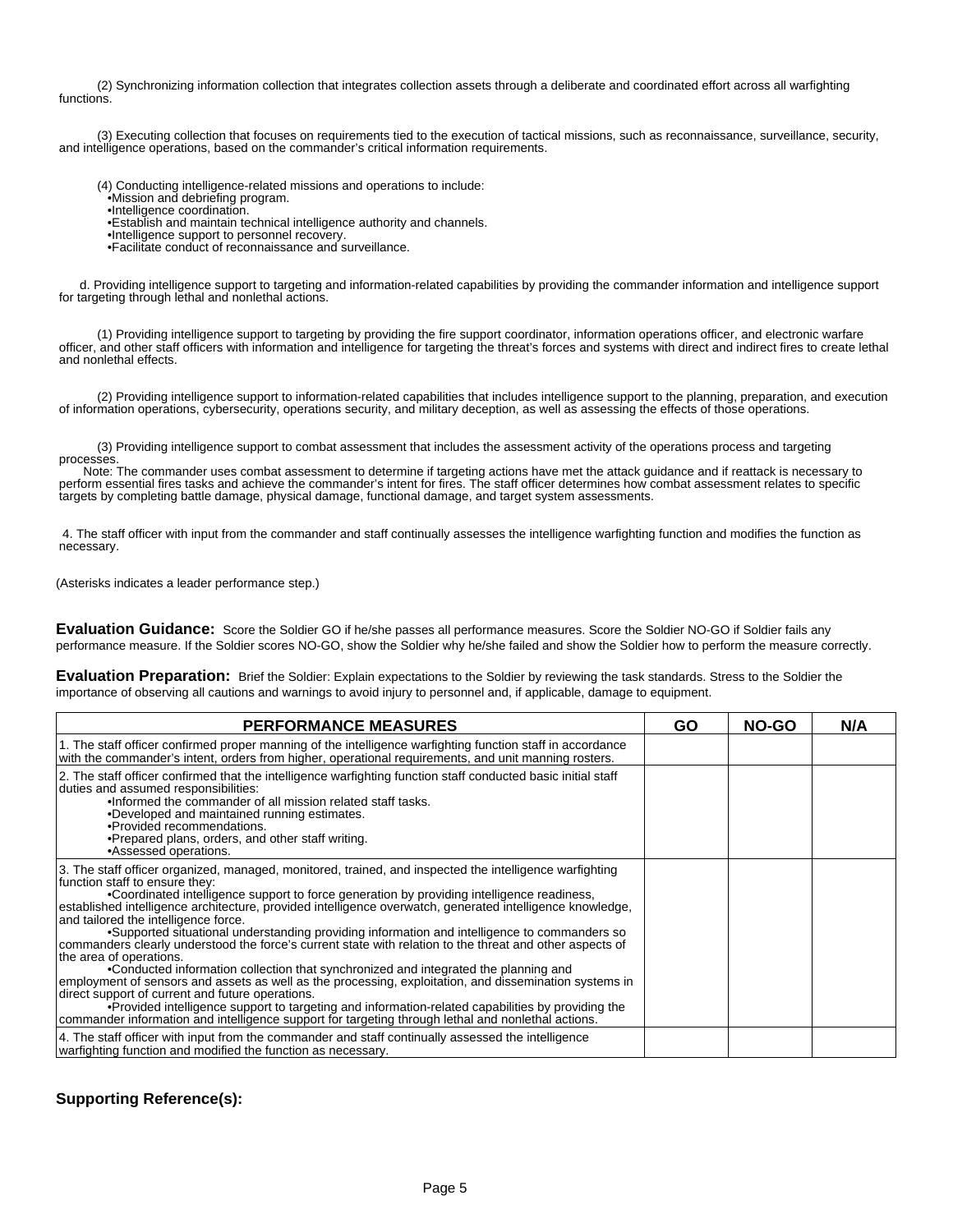| <b>Step</b><br>Number | Reference ID | <b>Reference Name</b>  | Reauired | <b>Primary</b> | <b>Source Information</b> |
|-----------------------|--------------|------------------------|----------|----------------|---------------------------|
|                       | ADP 3-0      | l Operations           | Yes      | l No           |                           |
|                       | ADP 5-0      | The Operations Process | Yes      | Yes            |                           |
|                       | FM 2-0       | <b>INTELLIGENCE</b>    | Yes      | l No           |                           |

## **TADSS :**

| <b>TADSS ID</b> | Title                                                                                                          | <b>Product Type</b> |
|-----------------|----------------------------------------------------------------------------------------------------------------|---------------------|
| $ 20 - 101$     | Joint Land Component Constructive Training Capability -Multi-Resolution<br>Federation - Standard Configuration | <b>IDVC</b>         |
| $ 71-20$        | Common Hardware Platform (CHP)                                                                                 | IDVC                |

### **Equipment Items (LIN):** None

### **Materiel Items (NSN) :**

| $-$<br>Step<br> | .                        | ∟IN |  |
|-----------------|--------------------------|-----|--|
| l No            | nateriel items specified |     |  |

**Environment:** Environmental protection is not just the law but the right thing to do. It is a continual process and starts with deliberate planning. Always be alert to ways to protect our environment during training and missions. In doing so, you will contribute to the sustainment of our training resources while protecting people and the environment from harmful effects. Refer to the current Environmental Considerations manual and the current GTA Environmental-related Risk Assessment card.

Safety: In a training environment, leaders must perform a risk assessment in accordance with current Risk Management Doctrine. Leaders will complete the current Deliberate Risk Assessment Worksheet in accordance with the TRADOC Safety Officer during the planning and completion of each task and sub-task by assessing mission, enemy, terrain and weather, troops and support available-time available and civil considerations, (METT-TC). Note: During MOPP training, leaders must ensure personnel are monitored for potential heat injury. Local policies and procedures must be followed during times of increased heat category in order to avoid heat related injury. Consider the MOPP work/rest cycles and water replacement guidelines IAW current CBRN doctrine.

### **Prerequisite Individual Tasks :**

| ˈTask Number | Title                                                                                              | <b>Proponent</b>                     | ∣Status  |
|--------------|----------------------------------------------------------------------------------------------------|--------------------------------------|----------|
| 150-MC-0000  | Organize the Command and Control System as the 150 - Mission Command (Individual)<br>Staff Officer |                                      | Approved |
| 150-LDR-5001 | Develop Cohesive Teams Through Mutual Trust                                                        | l 150 - Mission Command (Individual) | Approved |

### **Supporting Individual Tasks :**

| ∣Task Number | Title                                       | ∣Proponent                          | ∣Status  |
|--------------|---------------------------------------------|-------------------------------------|----------|
| 301-50F-2604 | Direct Production of an Intelligence Annex  | 301 - Intelligence (Individual)     | Approved |
| 301-35D-4401 | Direct Intelligence Section Activities      | 301 - Intelligence (Individual)     | Approved |
| 150-LDR-5001 | Develop Cohesive Teams Through Mutual Trust | 1150 - Mission Command (Individual) | Approved |

#### **Supported Individual Tasks :** None

### **Supported Collective Tasks :** None

#### **Knowledges :**

| Knowledge ID  | <b>Knowledge Name</b>                                                                      |
|---------------|--------------------------------------------------------------------------------------------|
| 301-K-227     | What a priority intelligence requirement is.                                               |
| 011-891K      | knowledge of Tactical Operations Center operations                                         |
| EW-K-0067     | Know the four steps of the Intelligence Preparation of the Battlefield (IPB) process       |
| EW-K-0121     | Know the Military Decision Making Process (MDMP)                                           |
| 031-K-627-091 | Knowledge of the Intelligence Preparation of the Battlefield (IPB) process                 |
| EW-K-0114     | Know the fundamentals of using Open Source Intelligence (OSINT)                            |
| 301-K-192     | The types of intelligence reports.                                                         |
| EW-K-0195     | Know the products required and produced during the military decision making process (MDMP) |
| 011-866K      | knowledge of operations orders                                                             |